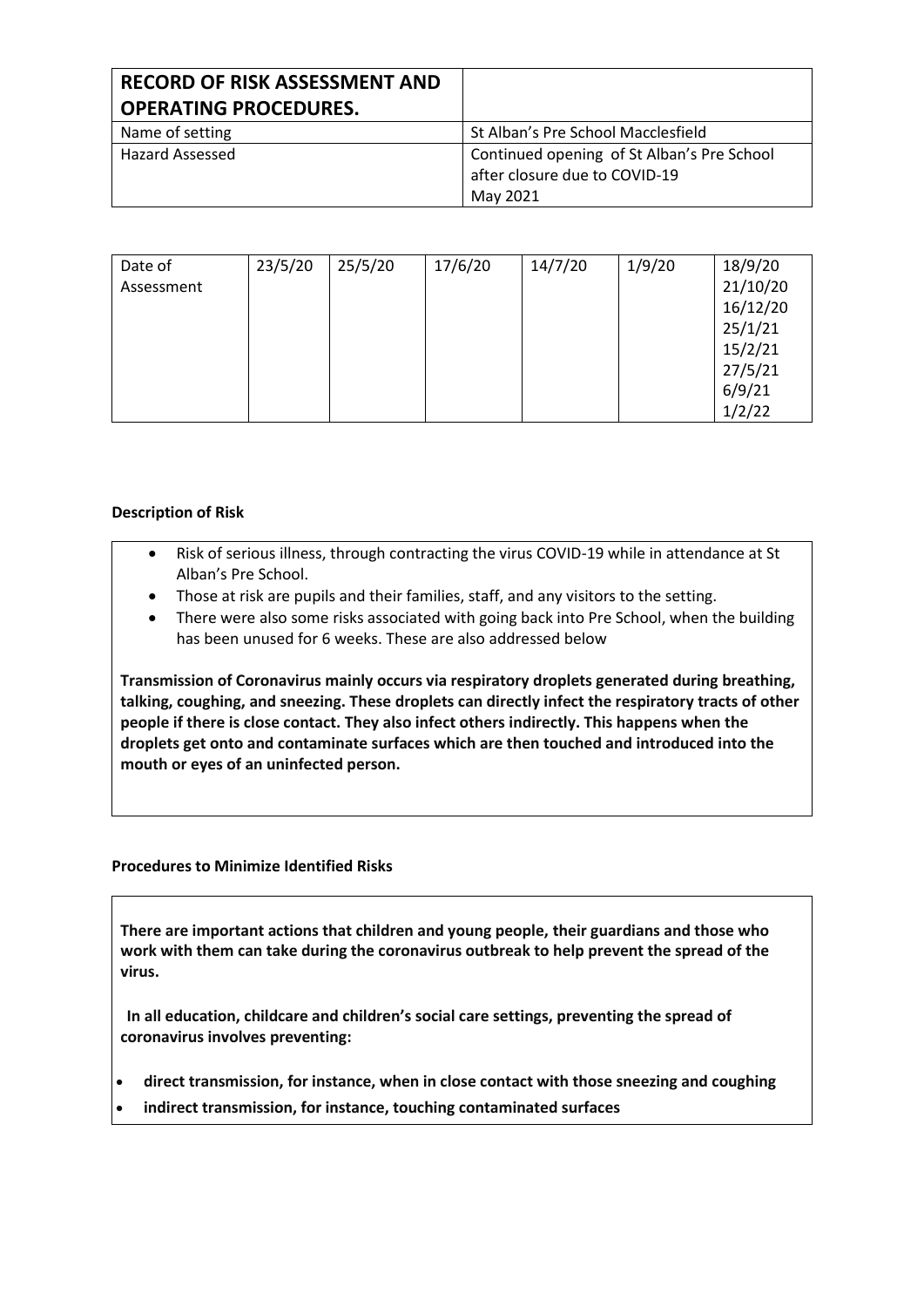**A range of approaches and actions should be employed. These can be seen as a hierarchy of controls that, when implemented, creates an inherently safer system where the risk of transmission of infection is substantially reduced.** 

## **At St Alban's Pre School these were:**

**1. Health and Safety Measures for Returning to the building which was unused for 6 weeks.**

- In accordance with Legionnaires Disease risk assessment- flush all water outlets for at least two minutes. To be completed before reopening.
- Make sure all daily, weekly, and monthly risk assessments, including fire risk assessments are carried out before reopening (checklist on noticeboard in preschool- signed off by supervisor daily)
- Health and Safety Policy to be updated to include COVID-19 risks
- Fire Drill procedures to be assessed and updated re evacuation procedures.

## **2. Minimizing contact with people who are unwell**

- Visitors, parents and carers will not be permitted into the Pre School building unless absolutely necessary for health and well being purposes. A record is kept of any visitors.
- Staff should not come into preschool if they feel unwell, and follow government guidelines if they have coronavirus symptoms.
- Parents/carers should follow government advice if anyone in the household has symptoms or is tested positive for Covid. Children may currently return to Pre School if a family member has covid as long as they have a negative test, each day, before coming to Pre School.
- **Staff have Lateral flow testing twice a week. This is recorded by Mrs Mercer.**
- **Preschool must be informed of suspected and confirmed cases of coronavirus in the child's household at the earliest opportunity.This is reported to Ofsted and Cheshire East.**
- If you consider your child to be vulnerable, consult with their GP or consultant before attending Pre School.
- Our usual policies still apply for other illnesses (see policies section of our website). If your child is unwell, with different symptoms to coronavirus, you are required to keep them at home until they are better and inform Pre School.
- **Do not give your child any medication such as paracetamol or Ibuprofen, that may mask any symptoms, before bringing them to Pre School.**
- We recommend that if a child lives with someone who is extremely clinically vulnerable, they should consider current ruling on attendance.

## **3. If a child becomes unwell in the setting**

If a child becomes unwell while at Pre School, a staff member will separate them from the rest of the group and will wait until a parent carer arrives to collect them. The member of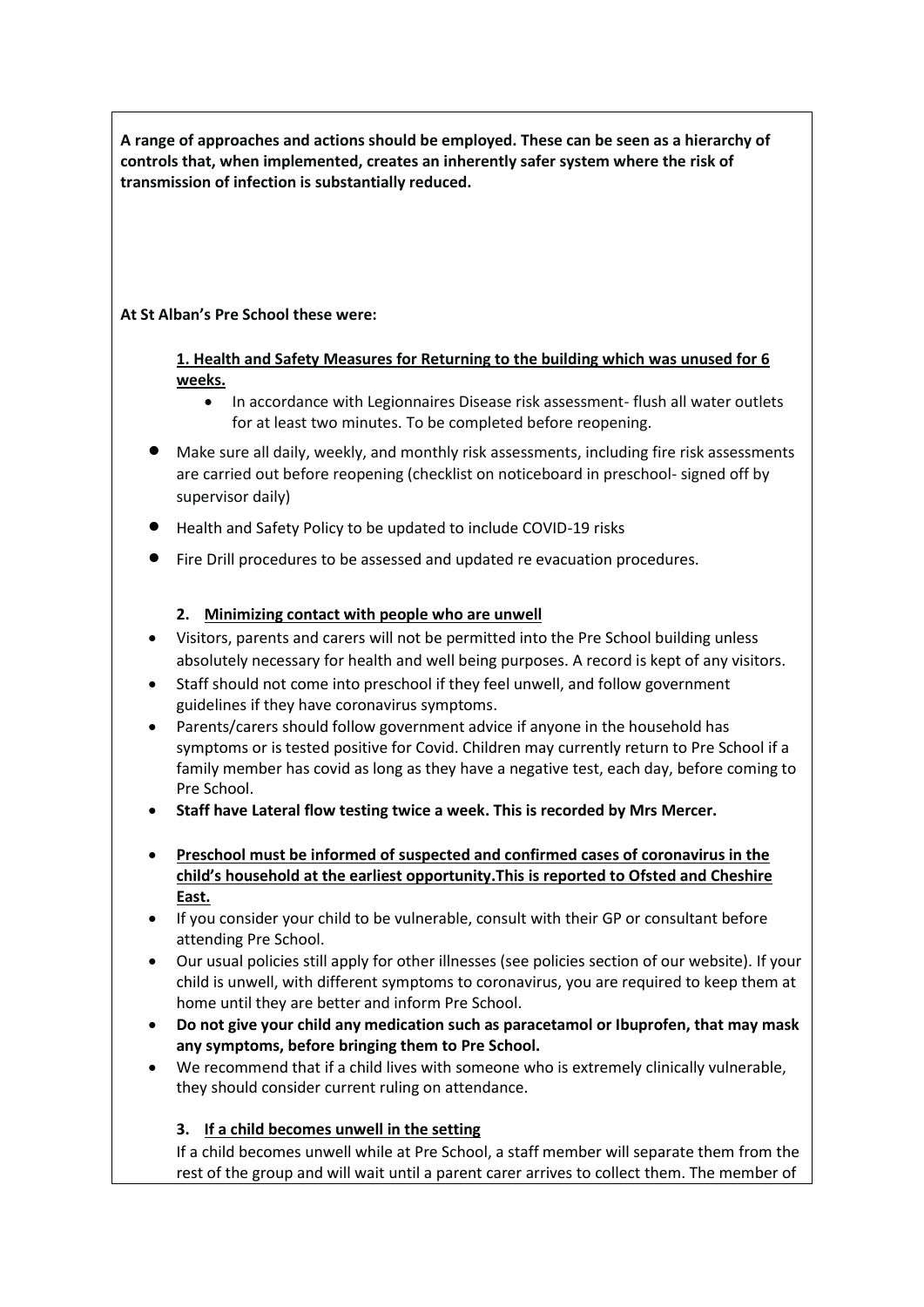staff looking after the child will be required to wear apron and gloves. If there is risk to the adult from coughing, sneezing or vomiting, they will also be required to wear a face mask and visor/protective glasses.

## **4. Personal Hygiene Procedures**

- Parents, carers, pupils, and staff are advised to wash their hands before leaving home.
- **No toys or belongings other than lunch, coats and a book bag to be brought into Pre School by children. Suitable shoes to be worn, preferably Velcro shoes and not laces. Black pumps to remain in the building in trays.**
- Pupils and staff to wash their hands on arriving at Pre School, before and after food and food preparation, after using the toilet, after blowing noses, sneezing or coughing and before leaving the setting.
- Adults and children will be encouraged not to touch mouth, eyes, nose.
- Door handles, toilets and sinks to be disinfected at regular intervals (morning and afternoon) by staff. The cleaner will also clean each day.
- Staff to wear gloves and apron for all nappy changes or changing of clothes due to soiling.
- In Pre School the children are taught the following basic hygiene procedures: - to wash hands with soap, use paper towels and dispose of them in a dedicated bin.

- use tissues independently, dispose of them immediately in the bin and wash hands.

Staff will spend time each day supervising, supporting and reminding children to do these things.

- Children will be taught songs and rhymes to support good hygiene procedures and staff will take advantage of opportunities to talk and listen to children about hygiene routines.
- Hand sanitiser to be available outside for staff always.
- Staff are advised to wash clothes and shower as soon as they get home after working in Pre School.

## **5. Cleaning of Furniture and Equipment**

- Toys and equipment will be limited to that which can be easily cleaned for example:
	- no soft furnishings, dressing up, soft toys etc

- messy play to be limited to soap-based products e.g. shaving foam or water with soap in etc. (nothing that children may be tempted to put in their mouths)- all products to be thrown away and equipment thoroughly washed down at the end of each day.

- small amounts of plastic construction etc. can be used if sterilised each day.
- limit the amount of pencils, scissors and equipment on mark making table.
- small numbers of books can be used (Wipeable covers)
- only wooden puzzles and games that can be cleaned.
- limited play food to be used in home corner.
- paints can be used- pots and brushes to be washed daily
- Pictures of special crafts posted on our Facebook page.
- Outside bikes to be limited.
- Shed to be limited to a few, easily cleaned resources.
- Limited play mats can be used, if cleaned daily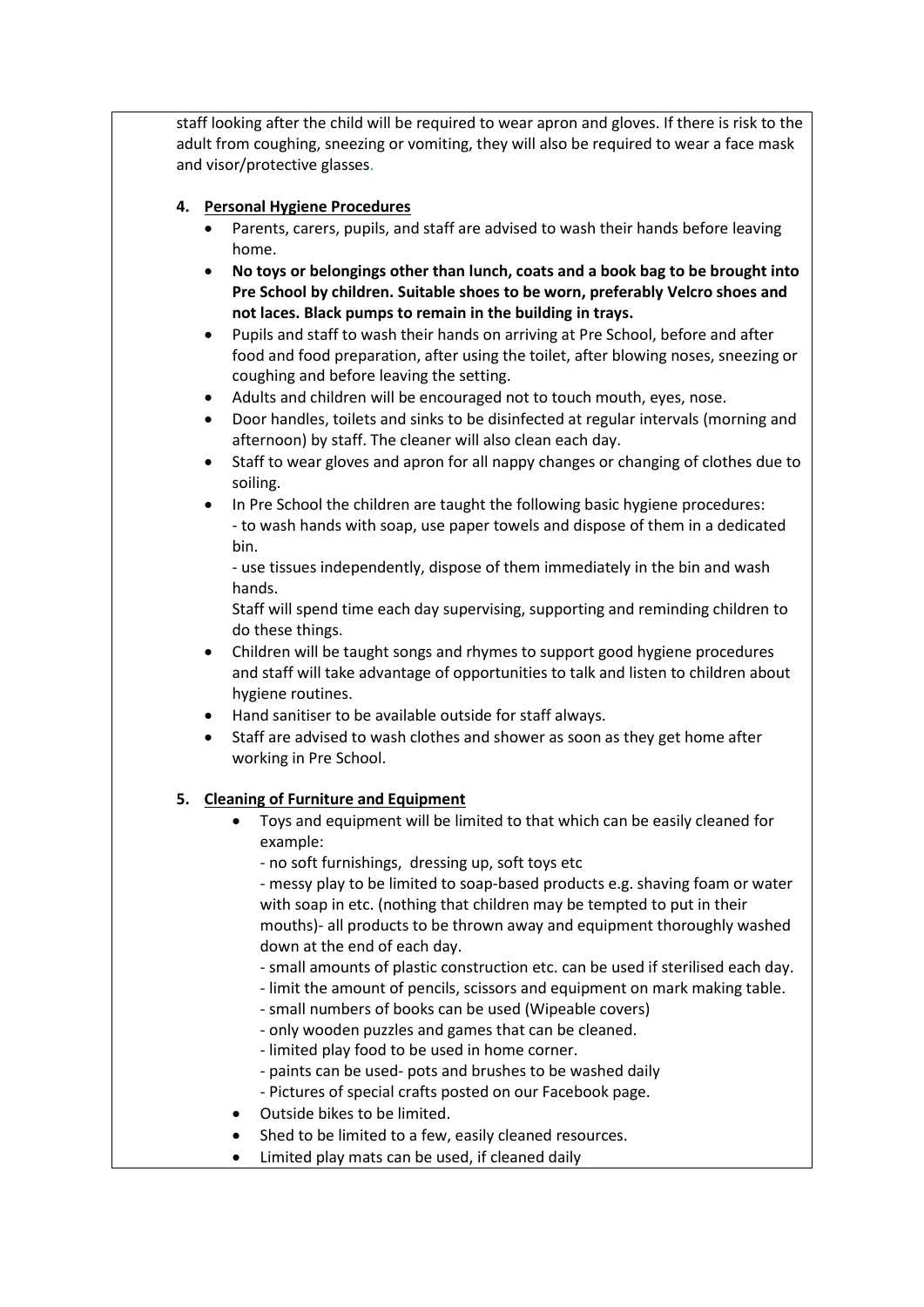• Staff will clean all furniture, toys and frequently touched surfaces, both inside and outside, daily with detergents, bleach, disinfectant spray, or disinfectant wipes as appropriate

## **6. Minimizing Contact and Mixing**

- Ideally, children will only be able to attend St Alban's Pre School. In certain circumstances children can attend another setting such as a child minder or nursery, if this is consistent.
- No parents or carers are to enter the building
- Ideally, only one parent/carer permitted for dropping off and picking up children.
- Parents/Carers to access Pre School as advised Staff will sign the children in as instructed by the parent/carer.
- Social distancing:
	- Parents and carers to follow current guidelines with regard to mask wearing. - staff to stay at least 2m away from each other during at all times, where possible.

- children encouraged to distance from each other with support from adults and through arrangement of furniture and resources.

- notices on doors to remind everyone of social distancing.

Consider arrangements in staffroom when taking breaks.

All personal items such as coats and bags to be placed immediately in lockers to avoid cross contamination.

- Initially we had a very small group of children attending  $1<sup>st</sup>$  June. The maximum number was 5 a day. This rose to 7/8. These children formed a bubble and had 2 staff who remained constant. For two weeks they had access to the whole room. On 15<sup>th</sup> June a new bubble of children will attended. At this point the room was divided by furniture. Continuity of staff took place as far as possible. The second bubble were offered 2 days each. So, there was a second bubble A and second bubble B. Again, staffing stayed in their bubble. As of 2<sup>nd</sup> September we will return to usual numbers and appropriate ratios with children keeping to the same class group where possible.
- Places were limited, due to the restrictions of our premises. Priority was given to the children of key workers, vulnerable children, children transitioning to primary school in Sept '20, 3-year olds and 2-year olds, in that order. We now are open to the wider community.
- All windows to be open at all times.
- As much of the day will be spent outside as possible- supervisors to use their judgement with regard to very hot or wet weather.
- Children are asked to come to Pre School with sun cream already applied. We suggest that you use cream that will last for the whole day. Staff will not be able to apply sun cream in line with our normal policies.
- Furniture and toys will be arranged so 2m distance between each. Picture signs to be added to activities to show children how many can play with each. E.g. 2 at tough spot, one on each side.
- Only one child and one adult in the toilet at any time. Toilets will revert to boys' and girls' toilets.
- **7. Food and Drink**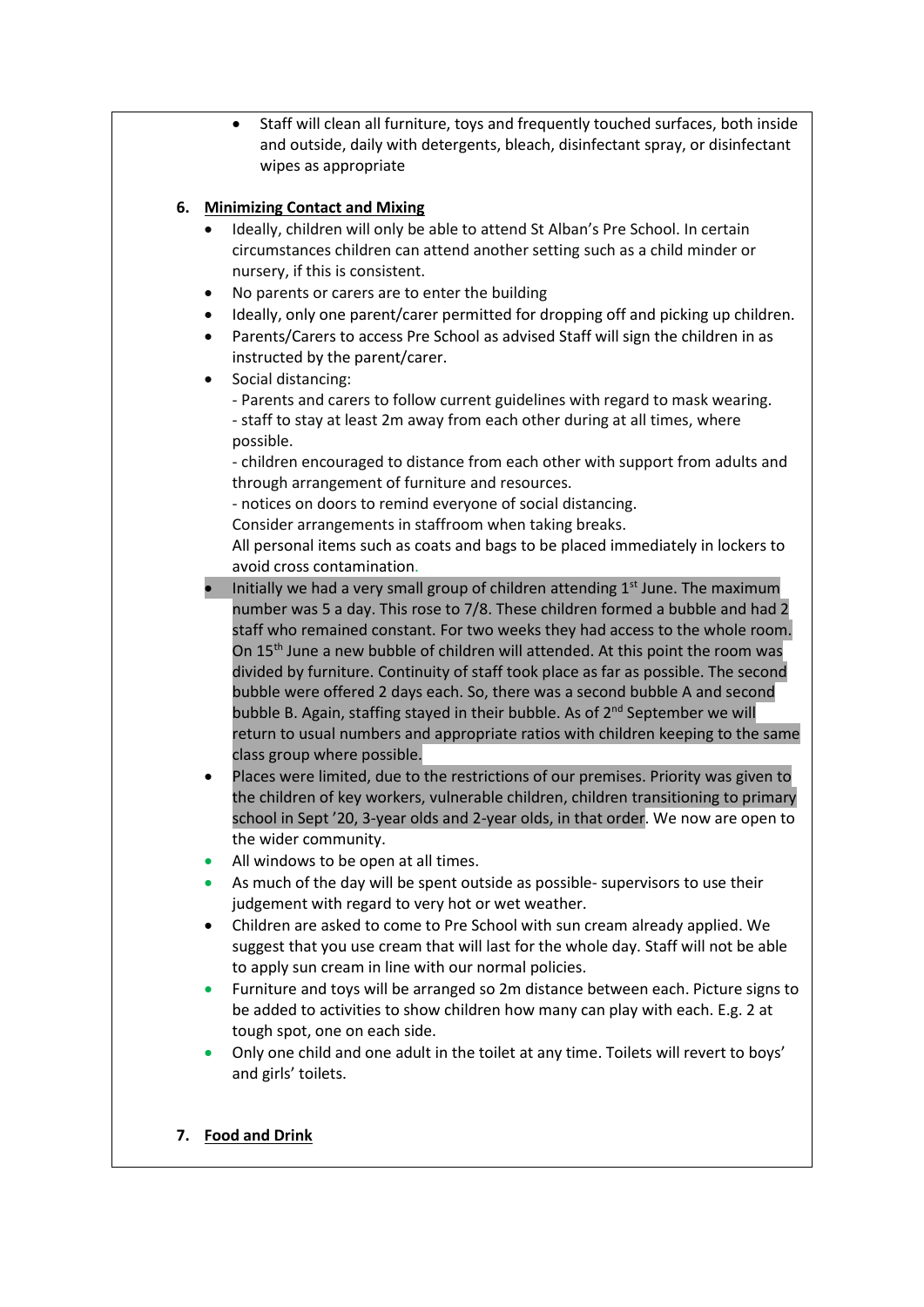• Tables for lunch and snack to be arranged longways to ensure social distancing

Staff to wash hands before and after helping children with lunches/snacks.

#### **Lunch boxes-**

• Lunch boxes to be wiped with disinfectant wipes at the beginning of the morning sessions and wiped again before they are taken home.

## **8. PPE**

- Not required except for nappy/ clothes changing and when a child becomes unwell.
- 9. **If there is a confirmed case of COVID-19 in the setting-** Please check current guidelines with Pre School

## **10. Staffing**

- Groups will be planned and staffed in line with government guidance, and ratios allowed. There will be a member of staff on duty who is qualified in Safeguarding and the SENCO will generally be on site. In line with guidance, this will be "best endeavours" but the above will always be available to contact.
- All staff working in the setting are having lateral flow tests up to twice weekly.

An audit of staff availability has been carried out and this has helped to make sure that we, at this point, we can ensure the safe care of children, considering the need for staff breaks. (more information to follow)

#### **11. Planning what children should learn**

- The priorities at this time are to help the children to adapt to their new routines and support them to settle back into the setting.
- We will continue to support their early language and communication skills.
- We will endeavour to encourage exercise as children may have been limited in exerting themselves physically.
- We will use reasonable endeavours to deliver the EYFS as far as possible in the current situation and will plan an environment that delivers all 7 areas of development as far as practicable. As previously stated, we will use songs, games and rhymes to help children to settle back into the routine.